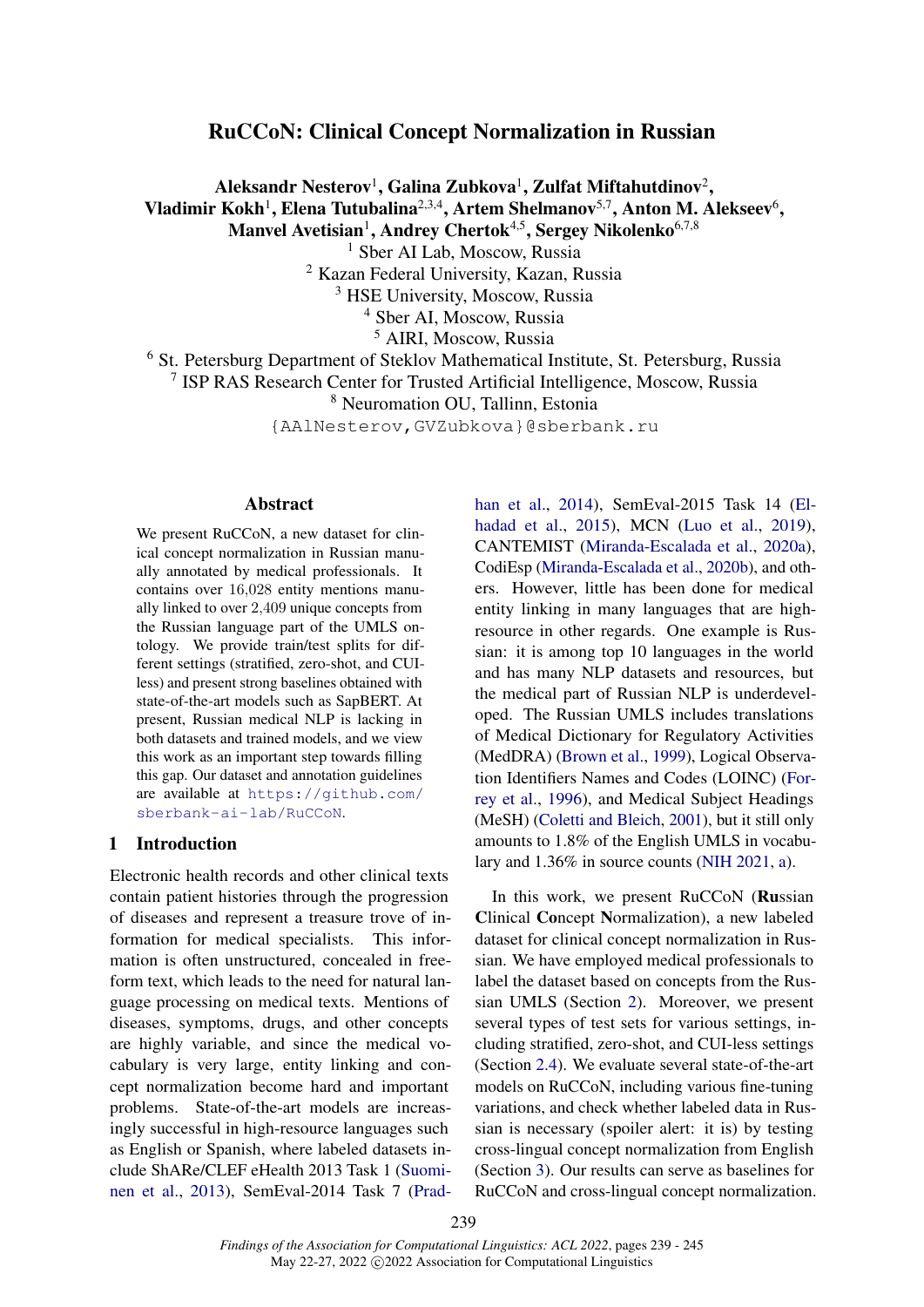## <span id="page-1-0"></span>2 RuCCoN Dataset

#### 2.1 Basic Dataset with NER Labeling

We supplement with entity linking labeling the only large-scale available dataset of clinical free-text notes in Russian with named entity recognition (NER) labeling [\(Shelmanov et al.,](#page-6-1) [2015\)](#page-6-1), created by researchers and practitioners from the Scientific Center of Children Health (SCCH). The corpus is based on medical histories of over 60 SCCH patients with allergic and pulmonary disorders and diseases. It contains discharge summaries, radiology, echocardiography, and ultrasound diagnostic reports, recommendations, and other records from a number of different physicians. Documents in the corpus are deidentified: all names are removed, dates are altered. The corpus, freely available for research purposes<sup>[1](#page-1-1)</sup>, contains 160 fully annotated texts with nearly 250,000 tokens. It has over 18,200 annotated entities, over 7,400 attributes and 3,500 relations with 7 types of entities: "Disease", "Symptom", "Drug", "Treatment", "Body location", "Severity", "Course". The nearest counterparts for English are the corpus of the Shared Annotated Resources (ShARe) initiative [\(Pradhan](#page-5-9) [et al.,](#page-5-9) [2015\)](#page-5-9) and the corpus of Strategic Health IT Advanced Research Project: Area 4 (SHARPn) [\(Rea et al.,](#page-5-10) [2012\)](#page-5-10).

### 2.2 Annotation Process and Principles

Annotators mapped each mention to a concept unique identifier (CUI) from the Unified Medical Language System (UMLS) ontology [\(Bodenreider,](#page-5-11) [2004\)](#page-5-11). The goal of entity normalization is to assign the same identifier to different synonyms of a given medical concept; e.g., "anemic heart infarction" and "myocardial infarction" refer to the same concept with CUI C0027051. Annotation was carried out in *Brat* [\(Stenetorp et al.,](#page-6-2) [2012\)](#page-6-2) with UMLS 2020 AB release. To speed up labeling, each text fragment was linked to CUI from UMLS automatically with the *tf-idf* baseline method. Annotators were allowed to use web search and the *UMLS Metathesaurus Browser* [\(NIH 2021,](#page-5-12) [b\)](#page-5-12) for metainformation. Each entity was independently annotated by three annotators. Following [\(Luo et al.,](#page-5-2) [2019\)](#page-5-2), we calculate Inter-Annotator Agreement (IAA) as the accuracy of the markups matched by at least two annotators over all annotated mentions. At least two annotators linked an entity to the

<span id="page-1-1"></span>

|  | http://nlp.isa.ru/datasets/clinical |  |  |
|--|-------------------------------------|--|--|
|--|-------------------------------------|--|--|

<span id="page-1-2"></span>

| <b>Semantic Type</b>            |      | Train         | <b>Test</b> |          |  |
|---------------------------------|------|---------------|-------------|----------|--|
|                                 | #    | $\mathcal{A}$ | #           | $\%$     |  |
| Disease or Syndrome             | 2032 | 18.11         | 848         | 17.62    |  |
| Body Part, Organ, etc.          | 1670 | 14.88         | 699         | 14.52    |  |
| Organic Chemical                | 1502 | 13.38         | 694         | 14.42    |  |
| Finding                         |      | 896 7.98      | 373         | 7.75     |  |
| Sign or Symptom                 | 677  | 6.03          |             | 254 5.27 |  |
| Therapeutic or Preventive Proc. |      | 542 4.83      | 202         | 4.19     |  |
| Pathologic Function             | 449  | 4             | 188         | 3.9      |  |
| Am. Acid, Peptide, or Protein   | 358  | 3.19          | 160         | 3.31     |  |
| Organ or Tissue Function        | 339  | 3.02          | 136         | 2.81     |  |
| Body System                     | 150  | 1.33          | 73          | 1.5      |  |
|                                 |      |               |             |          |  |

Table 1: Top 10 semantic types counts in RuCCoN.

same concept from the ontology in 13,125 cases and annotated 1032 entities as CUI-less; IAA was 78.37%. In 3900 cases when all annotators disagreed, the expert annotator with Ph.D. in medicine (the first author of the paper) was asked to decide whether the CUI selected by one of the annotators was in fact correct. After this procedure we obtained a corpora with 16,028 entities linked to 2,409 concepts and 1,293 entities linked with no concept (CUI-less). Table [1](#page-1-2) shows the basic statistics of the dataset; percentages are obtained by greedily choosing the first relevant semantic type for a given CUI. Semantic types best represented in our annotation are *Disease or Syndrome* ( $\approx 22\%$ ), *Body Part, Organ, or Organ Component* (17%), *Organic Chemical* (14.5%), *Finding* (7%), *Sign or Symptom* (6.5%), and *Pathologic Function* (4%). Annotation guidelines were created by an expert with Ph.D. in medicine. The dataset was labeled by three annotators with higher education in different fields of medicine, two of them with Ph.D. in medicine. Each annotator was paid an hourly wage of \$55 for about 80 hours of labeling, so each annotator was paid \$4400; the minimal monthly wage in Russia for full-time employment is under \$200.

### 2.3 Annotation Design and Challenges

During the annotation process, we have encountered a number of challenges that are specific to Russian and other low-resource languages.

Lack of Russian translation for UMLS concepts. Many terms have not been translated from English into Russian. This often holds for terms that characterize the severity of symptoms, morphological characteristics of anatomical formations, and body locations; examples include "regular shape" ("форма правильная") or "patent lumen"("просвет свободен"). In these cases, we obtain NER labeling for general entity types such as "Disease" or "Body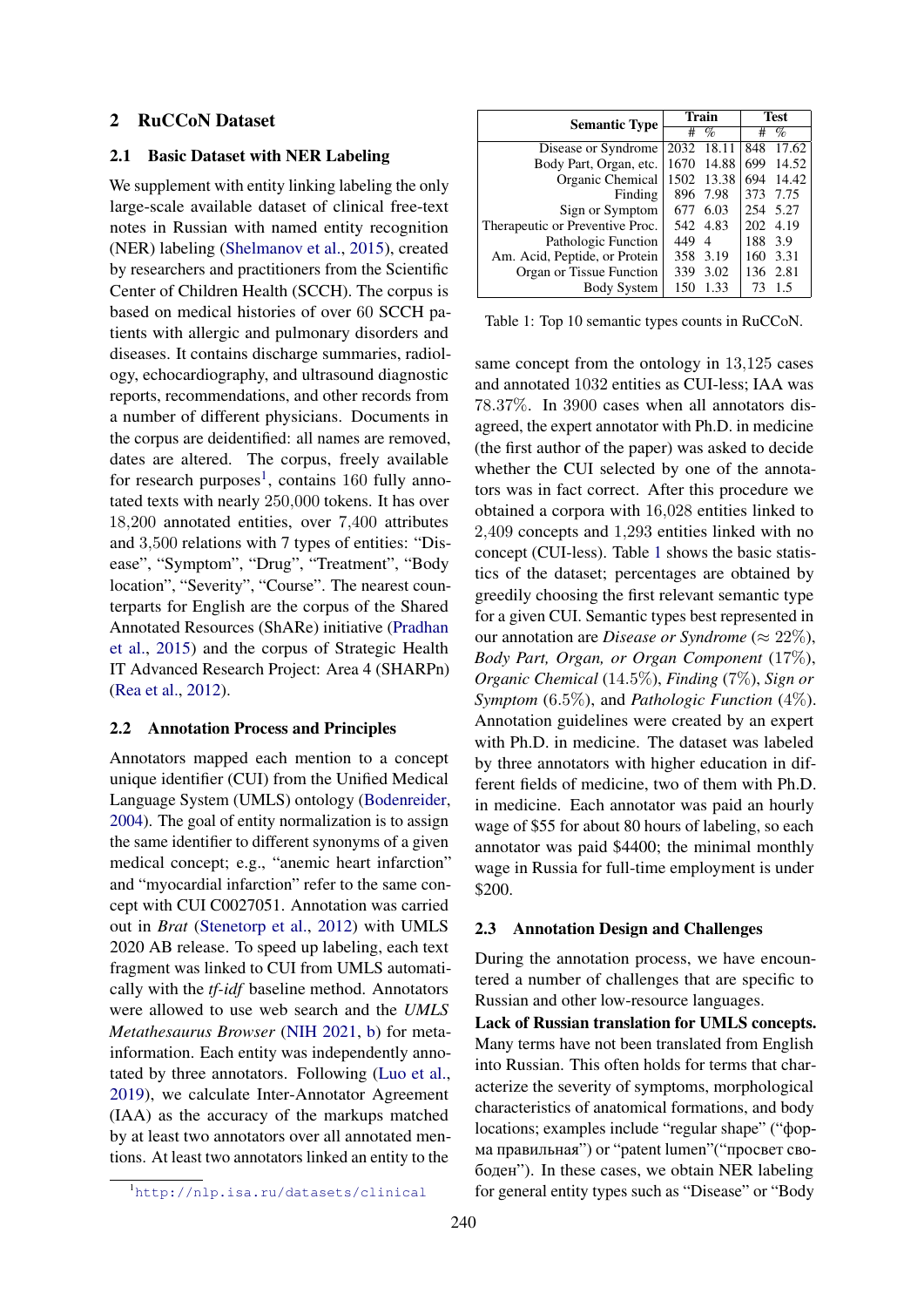location", but there are no CUIs that annotators could link in Russian.

Combining many related concepts into one NER fragment. Many phrases annotated in NER labeling as a single entity could be split into several separate and/or nested entities. These cases most often found in morphological descriptions of anatomical formations (e.g., "average size (left  $lobe = 44mm$ , 1-st segment 11, right  $lobe = 93mm$ ), smooth contour, homogeneous parenchymatous tissue, average chogenicity") and cases where adjectives characterizing a concept are combined into a single fragment; e.g., "mild repolarization disorders" ("легкие нарушения процесса реполяризации") could be labeled as a single entity but here the adjective "mild" ("легкие") might also be separated from the main concept "repolarization disorders" ("нарушения процесса реполяризации"). This happens since NER labeling is usually done for "flat" NER rather than nested; nested NER would allow for multiple embedded entities but is much harder for manual labeling, and has not been done in this case. In our dataset, annotators were instructed to link several CUIs to a single text fragment in these cases.

Redundancy of the UMLS vocabulary. Some UMLS concepts in Russian have different CUIs even though they are phrased in exactly the same way, and the CUIs have different semantic types; for example, "amyloidosis" ("амилоидоз") appears for both C0002726 (type: Disease or Syndrome) and C0268381 (type: Neoplastic Process). Also, some concepts have different CUIs while they are synonymous in their meaning; for example, "acholic stool" ("ахоличный стул") has a code C2675627 and "pale stool" ("светлый стул") has a code C0232720. In such cases, annotators were advised to choose a more appropriate CUI based on its meta-information provided in the UMLS.

Complex rephrasing. In entity linking, annotators have to change the wording to establish correspondences between mentions and concepts, relying on their domain knowledge and comprehensive search for synonyms. In Russian, this is complicated by minor inconsistencies in the UMLS translation itself: several different CUIs may either have minor semantic differences that cannot be distinguished or overlap significantly in their meaning. E.g., "adenoid hypertrophy" ("гипертрофия аденоидов") may be annotated as "nasopharyngeal tonsil hypertrophy (adenoids)" ("гипертрофия глоточных

<span id="page-2-1"></span>

| <b>Subset</b>   | # entities | # unique | # concepts |
|-----------------|------------|----------|------------|
|                 |            | entities |            |
| Full train      | 12189      | 5435     | 2031       |
| In-KB train     | 11220      | 4934     | 2030       |
| Full test       | 5132       | 2689     | 1232       |
| In-KB test      | 4808       | 2464     | 1231       |
| Zero-shot test  | 434        | 417      | 379        |
| Stratified test | 1266       | 1199     | 576        |
| RWN med.        | 2319       | 1666     | 635        |
| XL-BEL          | 681        | 610      | 510        |
| <b>MCN</b>      | 13609      | 5979     | 3792       |

Table 2: Dataset statistics.

миндалин (аденоиды)") or "hypertrophy of adenoids exclusively" ("гипертрофия исключительно аденоидов"), two different CUIs. This effect often leads to inconsistencies between annotators.

#### <span id="page-2-0"></span>2.4 Train/test Splits

We release the full annotated corpus along with three test sets, setting aside 30% of the corpus and then applying different filtering strategies. Table [2](#page-2-1) shows the statistics for each split.

Stratified. In this case, we filter the test set so that each UMLS concept appears in the test set appears at least once in the training set, but not this specific mention from the test set [\(Miftahutdinov](#page-5-13) [and Tutubalina,](#page-5-13) [2019\)](#page-5-13). Thus, 100% of concepts in this test set are covered in the training set, but no mentions in the training set are literally the same as mentions in the test set.

Zero-shot. In this case, we filter the test set to contain only novel concepts that do not appear in the training set at all. In other words, the *Stratified* split is designed to ensure that the model encounters the same concepts in the training, development, and test sets, but with different surface forms, while the *Zero-Shot* split instead exposes models to unseen terms and concepts in the development and testing sets, making it the harder setting of the two.

CUI-less. In this case, we supplement the random train/test split with 30% of the cases where there is no CUI associated with an entity. This set is intended to test whether a linking system is able to refrain from linking to a concept when there is no suitable concept in the vocabulary ("CUI-less" category in CLEF/SemEval challenges). We call the "full test set" and "full train set" the subsets with this addition of CUI-less cases, and use "in-KB" for subsets without CUI-less mentions. Stratified and zero-shot settings are commonly used in general domain entity linking, but the CUI-less setting is specific for medical data.

XL-BEL, RuWordNet medical, and MCN train-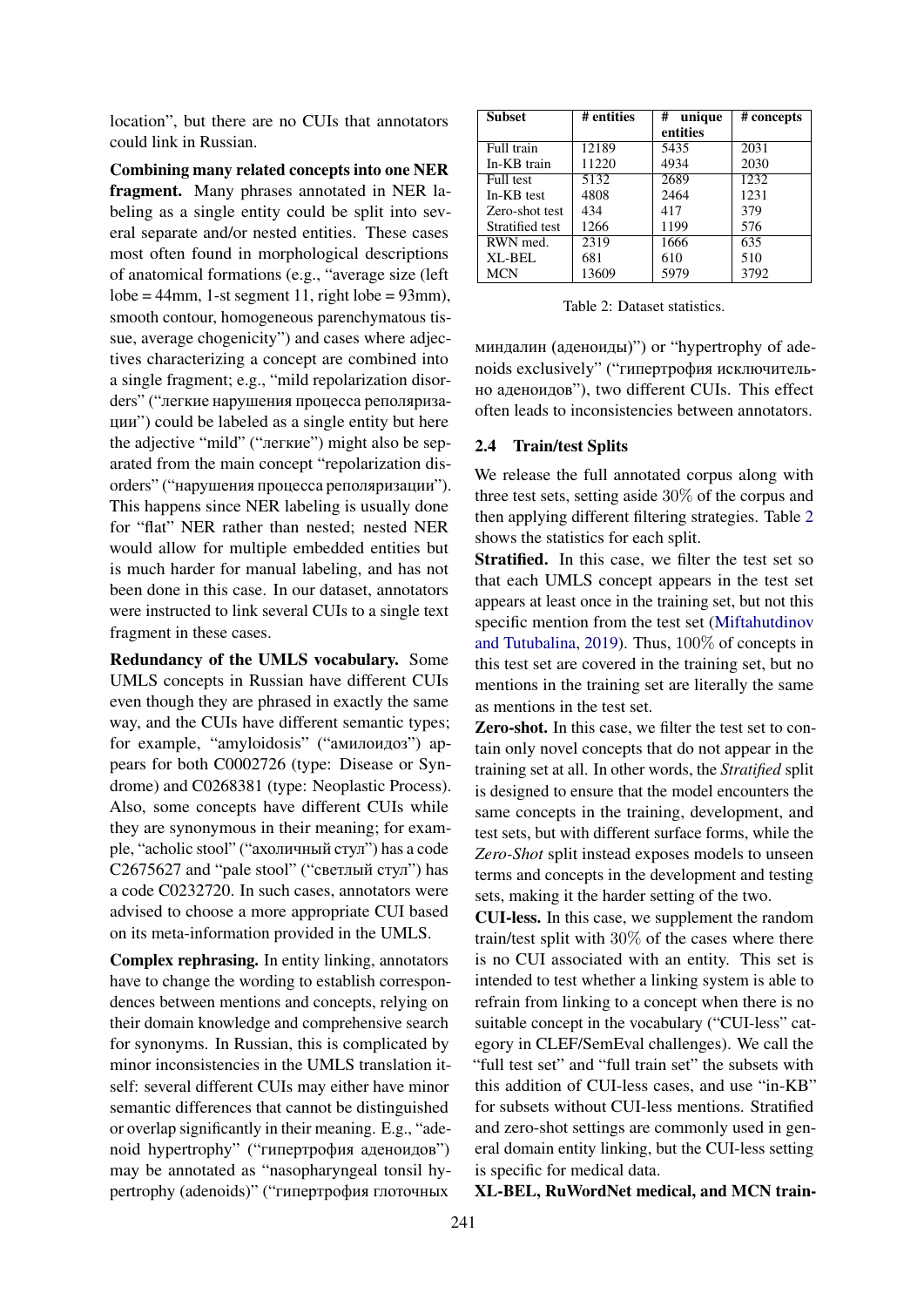<span id="page-3-2"></span>

| Model                     | In-KB test |         | <b>Full test</b> |        | <b>Stratified test</b> |         | Zero-shot test |           |
|---------------------------|------------|---------|------------------|--------|------------------------|---------|----------------|-----------|
|                           | Acc@1      | Acc@5   | Acc@1            | Acc@5  | Acc@1                  | Acc@5   | Acc@1          | Acc@5     |
| <b>Tf-Idf</b>             | 37.58%     | 46.98%  |                  |        | 25.83%                 | 34.20%  | 26.27%         | $41.01\%$ |
| <b>Multilingual BERT</b>  | $29.01\%$  | 33.74%  | 29.15%           | 33.16% | 12.32%                 | 16.35%  | 15.90%         | 19.35%    |
| <b>RuBERT</b>             | 25.17%     | 28.22%  | 24.05%           | 25.66% | 11.53%                 | 14.53%  | 13.82%         | 17.51\%   |
| <b>SapBERT</b>            | 45.84%     | 56.41\% | 37.18%           | 37.47% | 30.02%                 | 40.44%  | 29.49%         | 40.78%    |
| SapBERT+MCN               | 46.51%     | 56.45%  | 43.67%           | 53.23% | 30.41\%                | 40.60%  | 27.88%         | 41.47%    |
| SapBERT+RWN               | 45.47%     | 55.12%  | 43.30%           | 50.19% | 29.94%                 | 39.42\% | 29.03%         | 38.48%    |
| SapBERT+XL-BEL            | 47.77%     | 58.74%  | 40.80%           | 42.30% | 32.54%                 | 42.97%  | 29.95%         | 45.16%    |
| SapBERT+RuCCoN            | 59.26%     | 68.99%  | 53.39%           | 60.02% | 47.31\%                | 61.45%  | 32.95%         | 47.47%    |
| SapBERT+RuCCoN+RWN        | 57.84%     | 68.55%  | 52.67%           | 58.79% | 47.79%                 | 63.67%  | 32.49%         | 46.31%    |
| SapBERT+RuCCoN+XL-BEL     | 58.78%     | 68.05%  | 53.20%           | 59.80% | 46.52%                 | 59.08%  | 33.41\%        | 48.85%    |
| SapBERT+RuCCoN+RWN+XL-BEL | 58.55%     | 67.82%  | 52.65%           | 59.20% | 50.32\%                | 62.48%  | 33.41\%        | 45.85%    |

Table 3: Evaluation results with test set filtering.

ing sets. In our basic evaluation setting, we use only our own labeled dataset for training and testing. However, we could also supplement the training set with other resources. First, the XL-BEL cross-lingual biomedical entity linking benchmark maps entity mentions from *Wikipedia* to UMLS in a number of languages, including Russian [\(Liu](#page-5-14) [et al.,](#page-5-14) [2021b\)](#page-5-14). Second, we have applied the following linking procedure to the medical part of *RuWordNet* (RWN) [\(Loukachevitch et al.,](#page-5-15) [2016\)](#page-5-15): found all lemmas of RWN synsets from the medical domain, intersected these synsets with lemmatized Russian UMLS terms, composed the vocabulary of synsets that have at least one lemma in UMLS, and filtered out exact matches with UMLS, resulting in a set of senses not contained in UMLS but from synsets with another sense contained in both UMLS and RuWordNet. We note that both RWN and XL-BEL have small intersection of 13 and 9 CUIs with zero-shot RuCCoN test set, respectively.

Third, we also test cross-lingual entity linking with models trained on the MCN (Medical Concept Normalization) dataset [\(Luo et al.,](#page-5-2) [2019\)](#page-5-2), a large-scale manually annotated corpus in English for clinical concept normalization produced from a corpus released for the 4th i2b2/VA shared task [\(Uzuner et al.,](#page-6-3) [2011\)](#page-6-3). Statistics for all supplementary datasets are also shown in Table [2.](#page-2-1)

### <span id="page-3-0"></span>3 Evaluation

For entity linking, we use ranking based on embeddings of a mention and a possible concept. Each entity mention and concept name are first passed through a model that produces their embeddings and then through a pooling layer that yields a fixedsized vector. The inference task is then reduced to finding the closest concept name representation to the entity mention representation in a common embedding space, where the Euclidean distance can be

used as the metric. Nearest concept names are chosen as top- $k$  concepts for entities. For ranking, we use the publicly available  $code^2$  $code^2$  from [\(Tutubalina](#page-6-4) [et al.,](#page-6-4) [2020\)](#page-6-4).

We compare ranking models based on several different embeddings:

- 1. *Tf-idf* : standard sparse *tf-idf* representations constructed on character-level unigrams and bigrams;
- 2. *BERT*: multilingual BERT embeddings with no fine-tuning [\(Devlin et al.,](#page-5-16) [2019\)](#page-5-16); this is a cross-lingual baseline that has not been trained on biomedical texts;
- 3. *RuBERT*: Russian BERT embeddings [\(Kura](#page-5-17)[tov and Arkhipov,](#page-5-17) [2019\)](#page-5-17) trained on the Russian part of Wikipedia and news data;
- 4. *SapBERT*: a BERT-based metric learning framework that generates hard triplets based on the UMLS for large-scale pre-training [\(Liu](#page-5-18) [et al.,](#page-5-18) [2021a\)](#page-5-18) and also allows for a crosslingual variant trained on XL-BEL [\(Liu et al.,](#page-5-14) [2021b\)](#page-5-14).

Additionally, we compare several variations of fine-tuning on datasets with training sets via synonym marginalization as suggested by the authors of *BioSyn* [\(Sung et al.,](#page-6-5) [2020\)](#page-6-5):

- 1. *SapBERT+RuCCoN*, with fine-tuning on our target train set of EHRs;
- 2. *SapBERT+MCN*, with tuning on the MCN set;
- 3. *SapBERT+WRN*, on the dataset extracted from the medical part of the RuWordNet thesaurus;

<span id="page-3-1"></span><sup>2</sup>[https://github.com/insilicomedicine/](https://github.com/insilicomedicine/Fair-Evaluation-BERT) [Fair-Evaluation-BERT](https://github.com/insilicomedicine/Fair-Evaluation-BERT)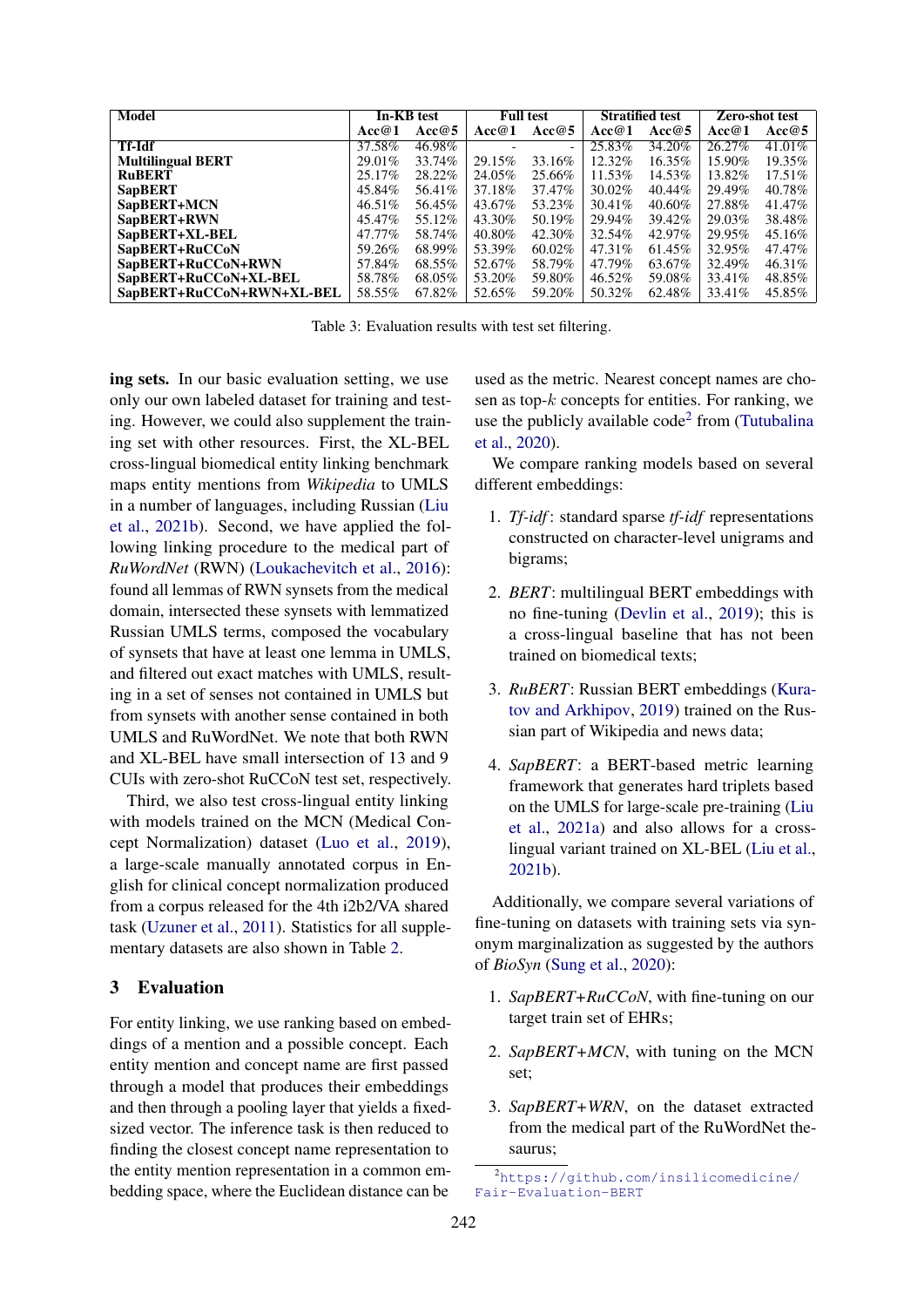- 4. *SapBERT+XL-BEL*, on the the Russian part of XL-BEL;
- 5. *SapBERT+RuCCoN+RWMXL-BEL*, on the combination of all three sets.

For training, we have used the publicly available code provided by the authors at [https://](https://github.com/dmis-lab/BioSyn) [github.com/dmis-lab/BioSyn](https://github.com/dmis-lab/BioSyn) with the following parameters: the number of top candidates  $k$  is 20, the mini-batch size is 16, the learning rate is 1e-5, the dense ratio for candidate retrieval is 0.5, the number of epochs is 5. To deal with *nil* prediction, we apply the strategy from [\(Miftahutdinov](#page-5-19) [et al.,](#page-5-19) [2021\)](#page-5-19); a mention is out of KB if the nearest candidate is further than a threshold in terms of weighted average of two distances: minimum distance of false positives and maximum distance of true positives, as computed on the train set.

Following previous works on entity linking [\(Suominen et al.,](#page-6-0) [2013;](#page-6-0) [Pradhan et al.,](#page-5-0) [2014;](#page-5-0) [Wright et al.,](#page-6-6) [2019;](#page-6-6) [Phan et al.,](#page-5-20) [2019;](#page-5-20) [Sung et al.,](#page-6-5) [2020;](#page-6-5) [Miftahutdinov et al.,](#page-5-19) [2021;](#page-5-19) [Tutubalina et al.,](#page-6-4)  $2020$ , we use top- $k$  accuracy as the evaluation metric:  $Acc@k = 1$  if the correct CUI is retrieved at rank  $\leq k$ , otherwise  $Acc@k = 0$ . Table [3](#page-3-2) shows the Acc@1 and Acc@5 metrics for our test sets. We see that SapBERT significantly outperforms other models, and steadily improves the results as more datasets are added for fine-tuning. Note how SapBERT trained on RuCCoN is much better on the full test set that SapBERT trained on other data, but the difference almost disappears on the zeroshot test, suggesting that it was almost entirely due to specific entities labeled in the training set. This confirms the need to label additional data to further improve the results of even the best state-of-the-art entity linking models, which is what RuCCoN itself provides for the Russian language. Another result is that fine-tuning on additional medical data is generally beneficial; e.g., we have found that SapBERT fine-tuned on English clinical notes outperforms basic SapBERT consistently across all datasets in our study.

# 4 Error Analysis

To better understand the quality of our best model, we analyzed its erroneous predictions. For analysis, we randomly selected 100 erroneous predictions, which were then analyzed by an expert annotator with Ph.D. in medicine. As can be seen from Table [4,](#page-4-0) most of the errors are related to the lexical

<span id="page-4-0"></span>

| <b>Cause of error</b> | Number of mentions |  |  |  |  |
|-----------------------|--------------------|--|--|--|--|
| No obvious reason     | 18                 |  |  |  |  |
| Lexical similarity    | 38                 |  |  |  |  |
| Nested entity         | 11                 |  |  |  |  |
| Semantic similarity   | 19                 |  |  |  |  |
| Complete synonymy     |                    |  |  |  |  |
| Annotation error      |                    |  |  |  |  |

Table 4: Manual evaluation of incorrect predictions of the SapBERT+RuCCoN model on 100 randomly selected mentions from the in-KB test set.

similarity of incorrectly predicted entities (for example, the text "concor" was incorrectly associated with the entity C0009738 "Congo" due to the similarity of spelling; for the same reason, the text "decrease in EF" was incorrectly associated with the entity C0520837 "decrease in FEV"). An interesting fact is that in second place in the frequency of errors are predictions close in meaning to the source text. For example, the source text "bilateral acute maxilloethmoidal sinusitis" was associated with the entity C0155806 "acute ethmoiditis". This entity is not a complete synonym of the source text, but it is very close to its meaning. It should be noted that the errors described in the last two rows of the table are not inherently errors. Some of the errors are related to the complete synonymy of ground truth and model prediction. For example, the text "biliary tract dysfunction" was annotated as C0005395 "pathology of the biliary tract", while the model predicted the entity C0005424 "biliary tract disease", which in its meaning is a complete synonym, but does not coincide with the golden truth according to CUI.

#### 5 Conclusion

In this work, we have presented RuCCoN, a new clinical concept normalization dataset in Russian, labeled by medical professionals and accompanied with several train/test splits for fair evaluation in various settings. We make RuCCoN publicly available for research purposes, and we hope that future works will make use of RuCCoN as a training and evaluation resource.

# Acknowledgements

The work on experiments with MCN, WRN, and XL-BEL corpora was done by Z.M. and supported by the Russian Science Foundation [grant number 18-11-00284]. We are grateful to annotators.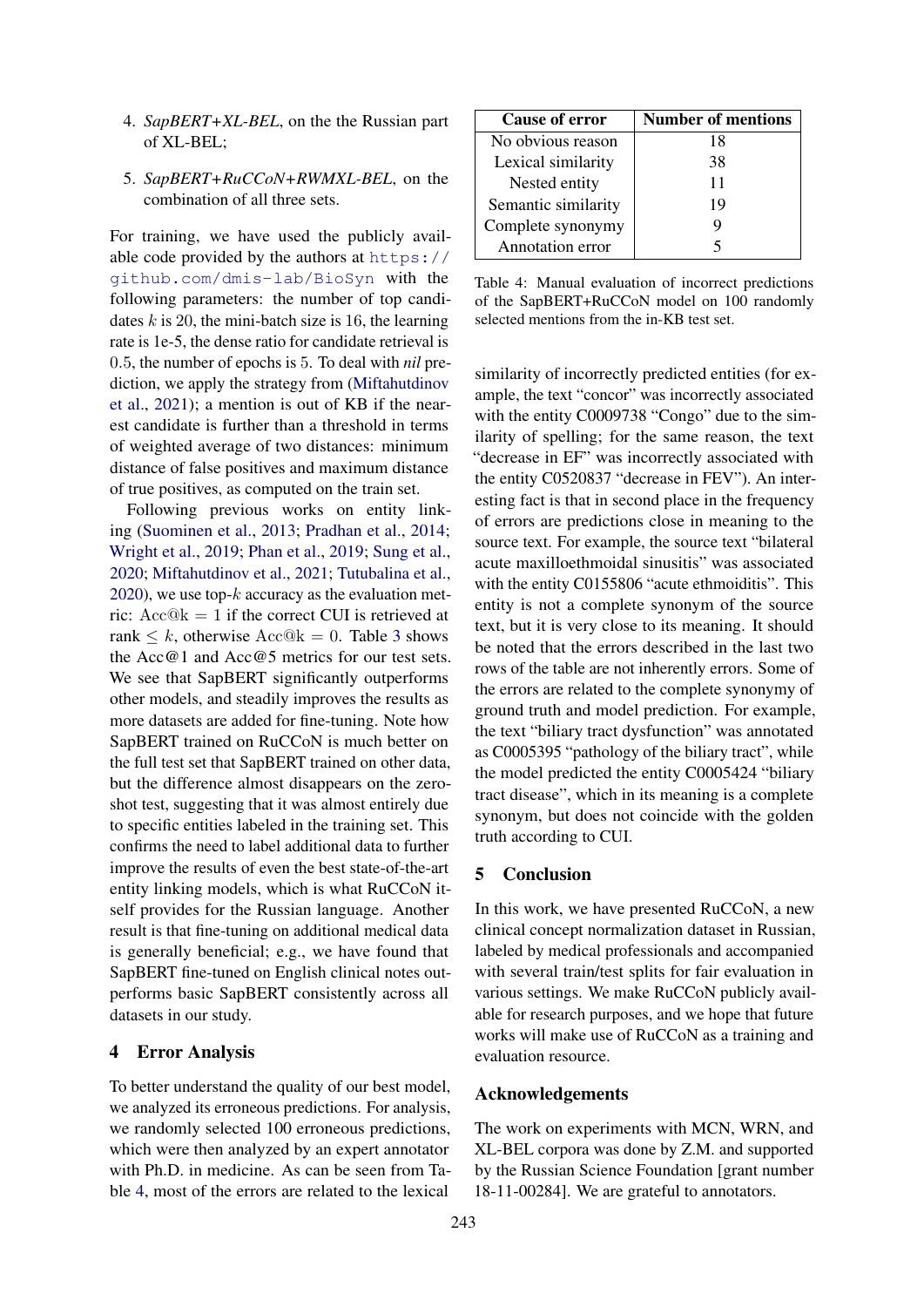### References

- <span id="page-5-11"></span>Olivier Bodenreider. 2004. The unified medical language system (umls): integrating biomedical terminology. *Nucleic acids research*, 32(suppl\_1):D267–D270.
- <span id="page-5-5"></span>Elliot G Brown, Louise Wood, and Sue Wood. 1999. The medical dictionary for regulatory activities (meddra). *Drug safety*, 20(2):109–117.
- <span id="page-5-7"></span>Margaret H Coletti and Howard L Bleich. 2001. Medical subject headings used to search the biomedical literature. *Journal of the American Medical Informatics Association*, 8(4):317–323.
- <span id="page-5-16"></span>Jacob Devlin, Ming-Wei Chang, Kenton Lee, and Kristina Toutanova. 2019. Bert: Pre-training of deep bidirectional transformers for language understanding. In *Proceedings of the 2019 Conference of the North American Chapter of the Association for Computational Linguistics: Human Language Technologies, Volume 1 (Long and Short Papers)*, pages 4171–4186.
- <span id="page-5-1"></span>Noémie Elhadad, Sameer Pradhan, Sharon Gorman, Suresh Manandhar, Wendy Chapman, and Guergana Savova. 2015. Semeval-2015 task 14: Analysis of clinical text. In *proceedings of the 9th International Workshop on Semantic Evaluation (SemEval 2015)*, pages 303–310.
- <span id="page-5-6"></span>Arden W Forrey, Clement J Mcdonald, Georges De-Moor, Stanley M Huff, Dennis Leavelle, Diane Leland, Tom Fiers, Linda Charles, Brian Griffin, Frank Stalling, et al. 1996. Logical observation identifier names and codes (loinc) database: a public use set of codes and names for electronic reporting of clinical laboratory test results. *Clinical chemistry*, 42(1):81–90.
- <span id="page-5-17"></span>Yuri Kuratov and Mikhail Arkhipov. 2019. Adaptation of deep bidirectional multilingual transformers for russian language. *arXiv preprint arXiv:1905.07213*.
- <span id="page-5-18"></span>Fangyu Liu, Ehsan Shareghi, Zaiqiao Meng, Marco Basaldella, and Nigel Collier. 2021a. Self-alignment pretraining for biomedical entity representations. In *Proceedings of the 2021 Conference of the North American Chapter of the Association for Computational Linguistics: Human Language Technologies*, pages 4228–4238.
- <span id="page-5-14"></span>Fangyu Liu, Ivan Vulic, Anna Korhonen, and Nigel Collier. 2021b. [Learning domain-specialised repre](https://doi.org/10.18653/v1/2021.acl-short.72)[sentations for cross-lingual biomedical entity linking.](https://doi.org/10.18653/v1/2021.acl-short.72) In *ACL/IJCNLP (2)*, pages 565–574.
- <span id="page-5-15"></span>Natalia V Loukachevitch, German Lashevich, Anastasia A Gerasimova, Vladimir V Ivanov, and Boris V Dobrov. 2016. Creating russian wordnet by conversion. In *Computational Linguistics and Intellectual Technologies: papers from the Annual conference Dialogue*, pages  $405 - 415$ .
- <span id="page-5-2"></span>Yen-Fu Luo, Weiyi Sun, and Anna Rumshisky. 2019. Mcn: A comprehensive corpus for medical concept normalization. *Journal of biomedical informatics*, 92:103132.
- <span id="page-5-19"></span>Zulfat Miftahutdinov, Artur Kadurin, Roman Kudrin, and Elena Tutubalina. 2021. Medical concept normalization in clinical trials with drug and disease representation learning. *Bioinformatics*, 37(21):3856–3864.
- <span id="page-5-13"></span>Zulfat Miftahutdinov and Elena Tutubalina. 2019. [Deep](https://doi.org/10.18653/v1/P19-2055) [neural models for medical concept normalization](https://doi.org/10.18653/v1/P19-2055) [in user-generated texts.](https://doi.org/10.18653/v1/P19-2055) In *Proceedings of the 57th Annual Meeting of the Association for Computational Linguistics: Student Research Workshop*, pages 393–399, Florence, Italy. Association for Computational Linguistics.
- <span id="page-5-3"></span>Antonio Miranda-Escalada, Eulàlia Farré, and Martin Krallinger. 2020a. Named entity recognition, concept normalization and clinical coding: Overview of the cantemist track for cancer text mining in spanish, corpus, guidelines, methods and results. In *IberLEF SEPLN*, pages 303–323.
- <span id="page-5-4"></span>Antonio Miranda-Escalada, Aitor Gonzalez-Agirre, Jordi Armengol-Estapé, and Martin Krallinger. 2020b. Overview of automatic clinical coding: annotations, guidelines, and solutions for non-english clinical cases at codiesp track of clef ehealth 2020. In *Working Notes of Conference and Labs of the Evaluation (CLEF) Forum. CEUR Workshop Proceedings*.

<span id="page-5-8"></span>NIH 2021. a. [Nih umls statistics.](https://www.nlm.nih.gov/research/umls/knowledge_sources/metathesaurus/release/statistics.html)

<span id="page-5-12"></span>NIH 2021. b. [Umls metathesaurus browser.](https://uts.nlm.nih.gov/uts/umls/home)

- <span id="page-5-20"></span>Minh C Phan, Aixin Sun, and Yi Tay. 2019. Robust representation learning of biomedical names. In *Proceedings of the 57th Annual Meeting of the Association for Computational Linguistics*, pages 3275–3285.
- <span id="page-5-0"></span>Sameer Pradhan, Wendy Chapman, Suresh Man, and Guergana Savova. 2014. Semeval-2014 task 7: Analysis of clinical text. In *Proc. of the 8th International Workshop on Semantic Evaluation (SemEval 2014*. Citeseer.
- <span id="page-5-9"></span>Sameer Pradhan, Noémie Elhadad, Brett R South, David Martinez, Lee Christensen, Amy Vogel, Hanna Suominen, Wendy W Chapman, and Guergana Savova. 2015. Evaluating the state of the art in disorder recognition and normalization of the clinical narrative. *Journal of the American Medical Informatics Association*, 22(1):143–154.
- <span id="page-5-10"></span>Susan Rea, Jyotishman Pathak, Guergana Savova, Thomas A Oniki, Les Westberg, Calvin E Beebe, Cui Tao, Craig G Parker, Peter J Haug, Stanley M Huff, et al. 2012. Building a robust, scalable and standards-driven infrastructure for secondary use of ehr data: the sharpn project. *Journal of biomedical informatics*, 45(4):763–771.